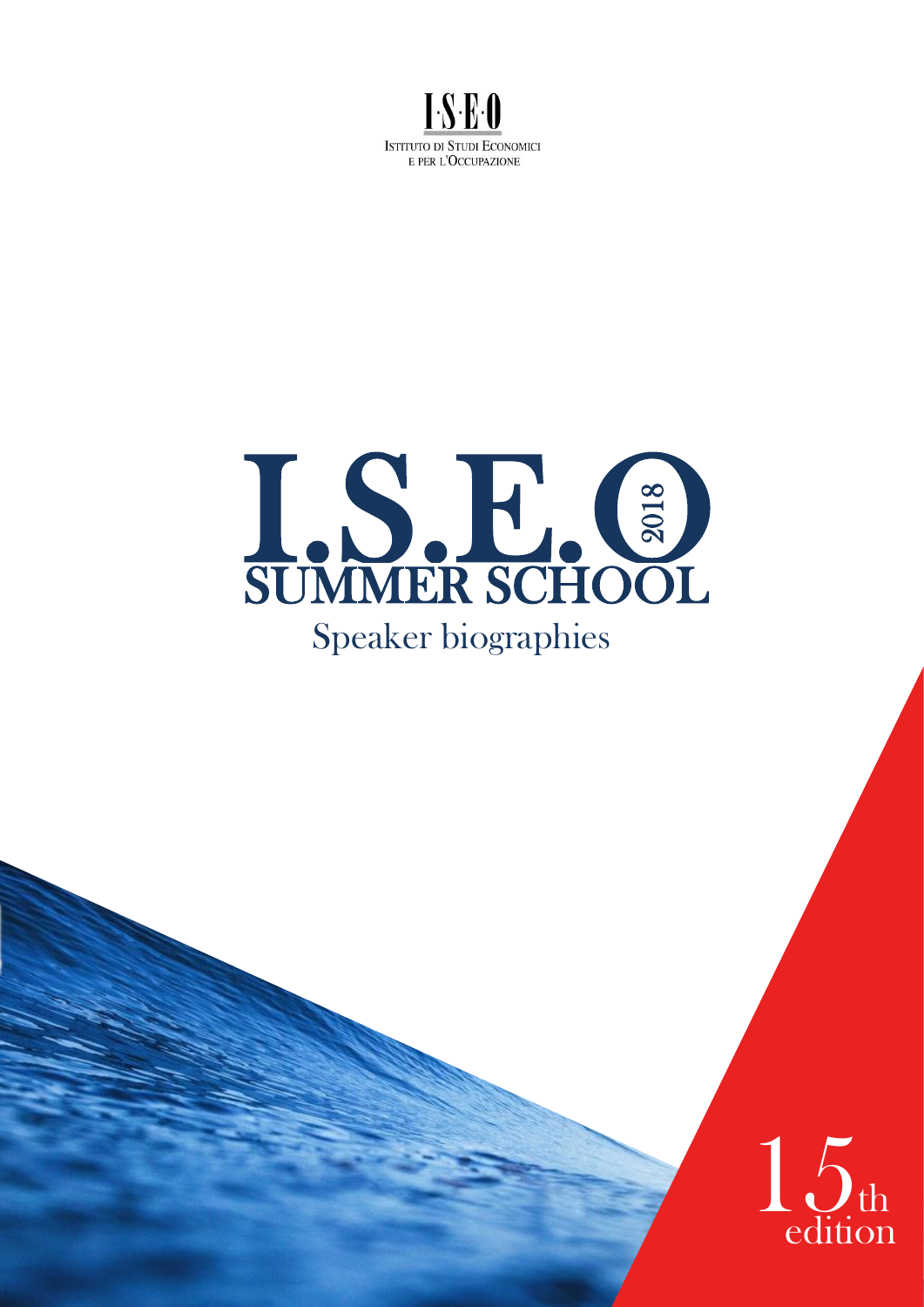

# EN OBEL ٠

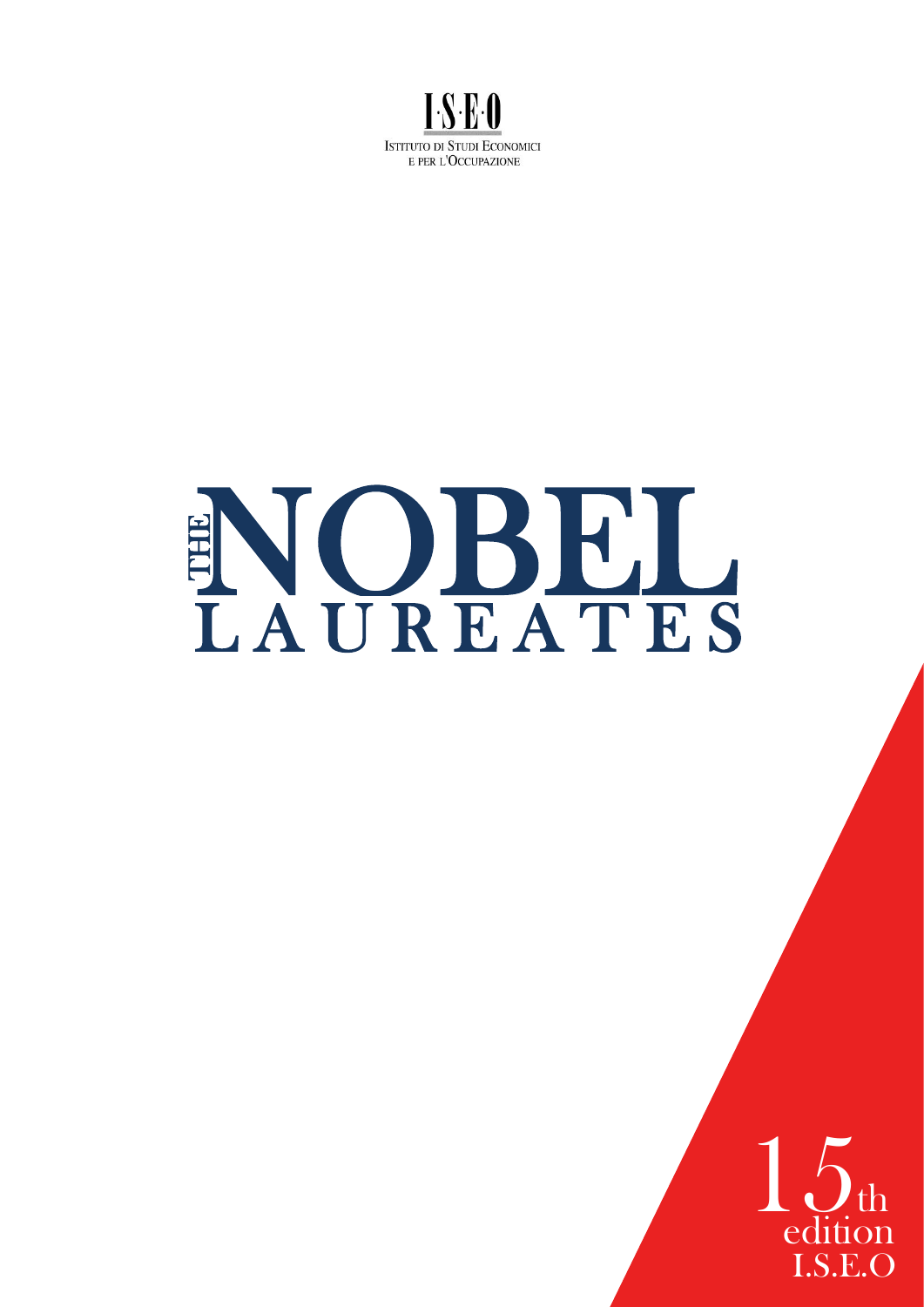#### **I-S-R-0 ISTITUTO DI STUDI ECONOMICI** E PER L'OCCUPAZIONE

# R O B E R T E N G L E



**Born:** 10 November 1942, Syracuse, NY, USA

**Affiliation at the time of the award:** New York University, New York, NY, USA

**Prize motivation:** "for methods of analyzing economic time series with time-varying volatility (ARCH)"

#### **Field:** econometrics

**Contribution:** Developed methods to study the volatility properties of time series in economics, particular in financial markets. His method (ARCH) could, in particular, clarify market developments where turbulent periods, with large fluctuations, are followed by calmer periods, with modest fluctuations.

#### Nobel Laureate in Economics 2003

Robert Engle, born 10th of November in 1942, Syracuse (NY), is an American economist and the winner of the 2003 Nobel Memorial Prize in Economic Sciences. He received his Bachelor of Science from Williams College and his MS in Physics and PhD in Economics from Cornell University. He grew up in Media, Pennsylvania, spent 25 years in San Diego and now lives in New York City.

Professor Engle is the Director of the NYU Stern Volatility Institute and a co-founding president of the Society for Financial Econometrics (SoFiE), a global non-profit organization housed at NYU. Before joining NYU Stern in 2000, he was Chancellor's Associates Professor and Economics Department Chair at the University of California, San Diego and Associate Professor of Economics at MIT. He is a member of the National Academy of Science.

Robert Engle is an expert in time series analysis with a longstanding interest in the analysis of financial markets. His ARCH model and its generalizations have become indispensable tools not only for researchers, but also for analysts of financial markets. Many of these methods are now featured in the innovative public web site, V-LAB, where daily estimates of volatilities and correlations for more than a thousand assets can be found. These forecasts use both traditional and state of the art statistical methods. These computations are used in evaluating portfolio risk, asset allocation, derivative pricing and systemic risk measures now incorporated in the NYU Stern Systemic Risk Rankings. His research has produced such innovative statistical methods as cointegration, common features, autoregressive conditional duration (ACD), CAViaR, and DCC models. Now multiplicative error models (MEM) and factor spline garch (FSG) combine these into ever more powerful statistical tools.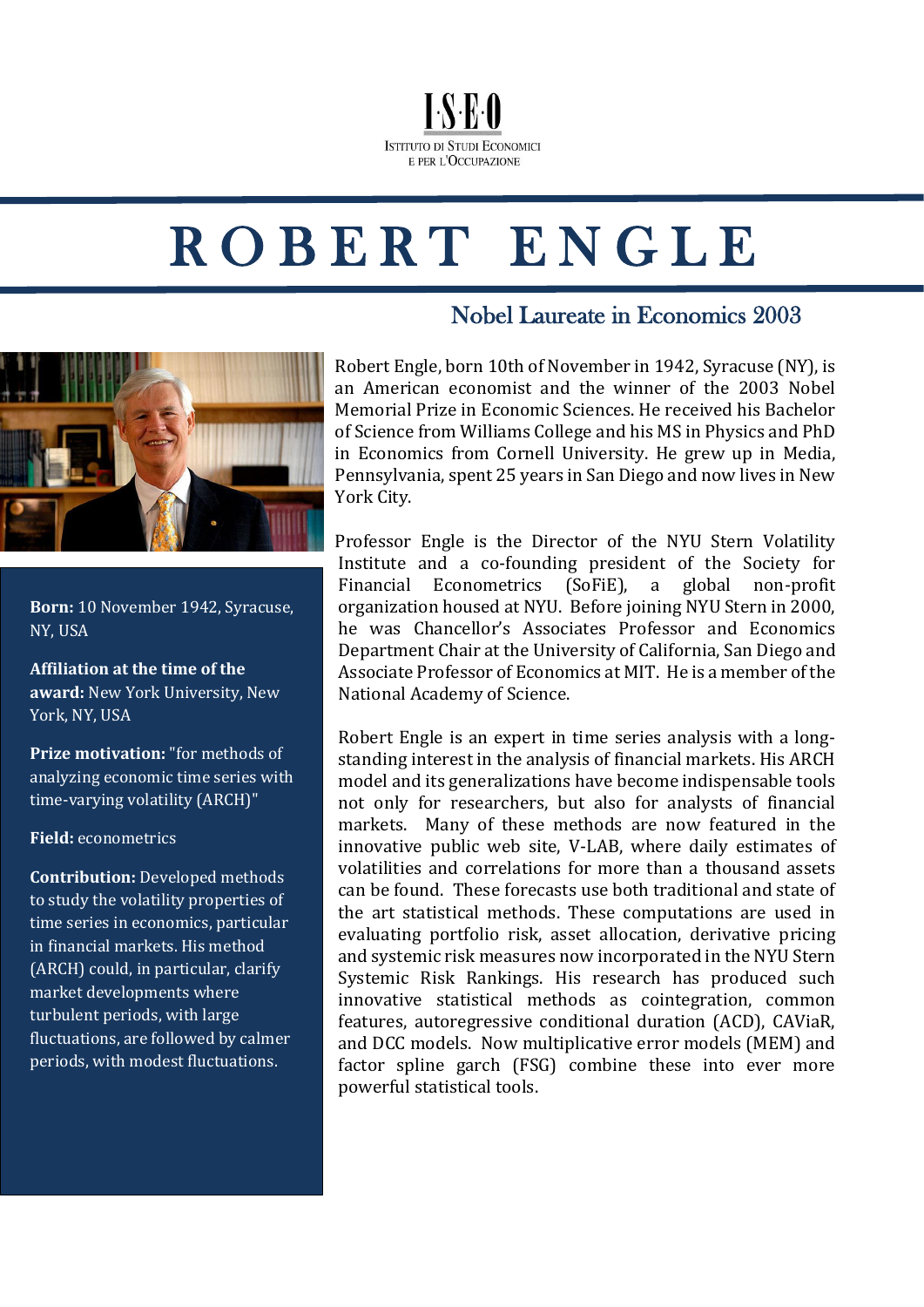## ROBERT MERTON

 $I.S.F.0$ 

**ISTITUTO DI STUDI ECONOMICI** E PER L'OCCUPAZIONE

#### **Nobel Laureate in Economics 1997**

Robert Merton is the School of Management Distinguished Professor of Finance at Massachusetts Institute of Technology, and the John and Natty McArthur University Professor Emeritus at Harvard University. He is currently Resident Scientist at Dimensional Holdings, Inc., where he is the creator of Target Retirement Solution, a global integrated retirementfunding solution system.

Merton received the Alfred Nobel Memorial Prize in Economic Sciences in 1997 for a new method to determine the value of derivatives.

Merton received a B.S. in Engineering Mathematics from Columbia University, a M.S. in Applied Mathematics from California Institute of Technology and a Ph.D. in Economics from Massachusetts Institute of Technology and honorary degrees from sixteen universities.

Merton's research focuses on finance theory, including lifecycle and retirement finance, optimal portfolio selection, capital asset pricing, pricing of derivative securities, credit risk, loan guarantees, financial innovation, the dynamics of institutional change, and improving the methods of measuring and managing macro-financial systemic risk.



**Born:** 31 July 1944, New York, NY, USA

**Affiliation at the time of the award:** Harvard University, Cambridge, MA, USA

**Prize motivation:** "for a new method to determine the value of derivatives"

**Field:** financial economics

**Contribution:** Had a direct influence on the development of the Black-Scholes formula and generalized it in important ways. By devising another way of deriving the formula, he applied it to other financial instruments, such as mortgages and student loans. The work generated new financial instruments and has facilitated more effective risk management in society.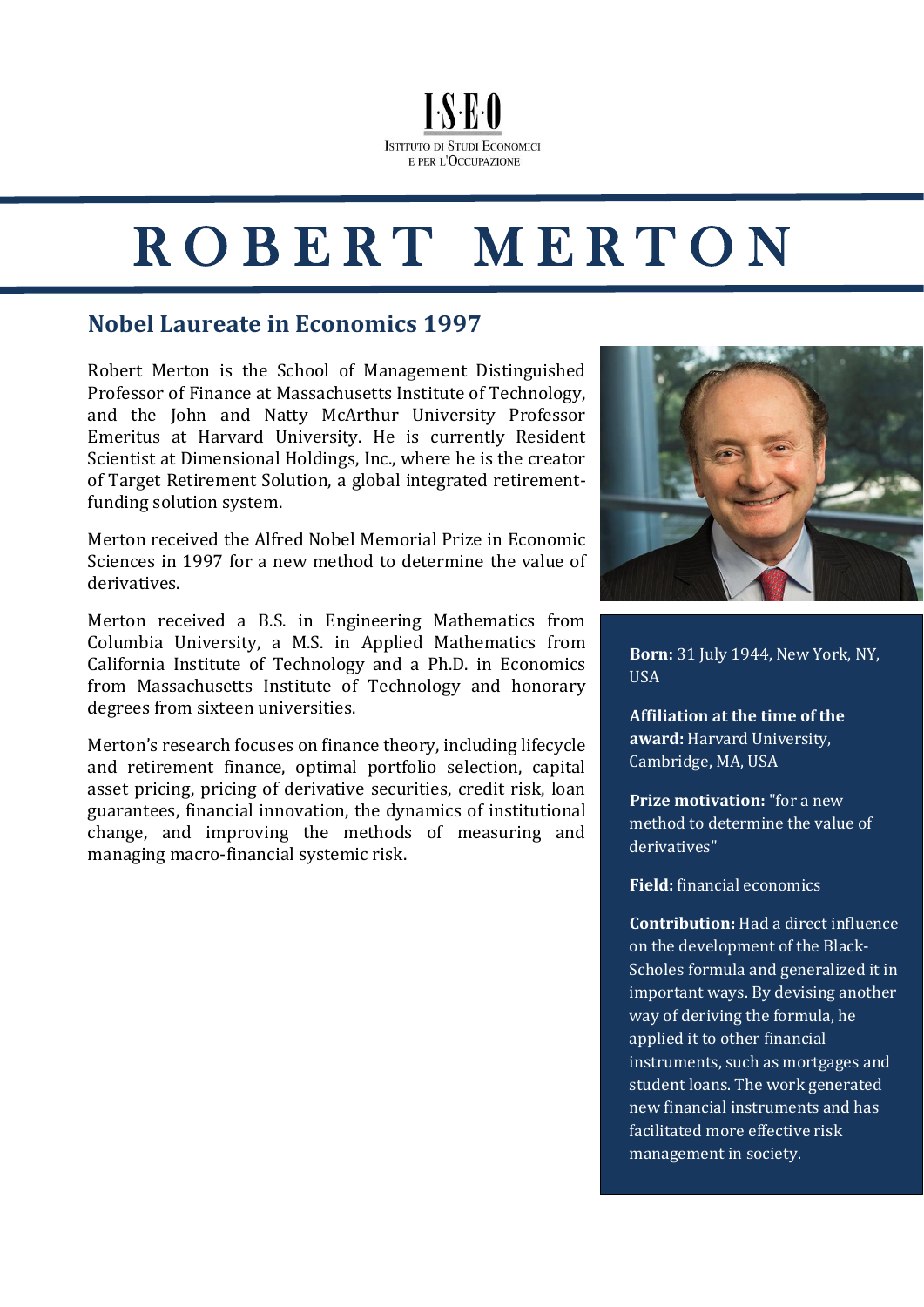#### $I.S.F.0$ **ISTITUTO DI STUDI ECONOMICI** E PER L'OCCUPAZIONE

# M I C H A E L S P E N C E



**Born:** 7 November 1943, Montclair, NJ, USA

**Affiliation at the time of the award:** Stanford University, Stanford, CA, USA

**Prize motivation:** "for their analyses of markets with asymmetric information"

**Field:** economics of information

**Contribution:** Showed how the able agents may improve the market outcome by taking costly action to signal information to poorly informed recipients. An important example is education as a signal of high individual productivity in the labor market. It is not necessary for education to have intrinsic value. Costly investment in education as such signals high ability.

#### **Nobel Laureate in Economics 2001**

Michael Spence, born 7th of November in 1943, is an Americanborn and Canadian-raised world-renowned economist. Spence has a BA in Philosophy from Princeton University, a BA/MA in Mathematics from Oxford University and earned his PhD in Economics from Harvard University.

Spence is a professor of economics at the Stern School of Business at New York University, Professor Emeritus of Management in the Graduate School of Business at Stanford University, a Senior Fellow of the Hoover Institution at Stanford and a Distinguished Visiting Fellow of the Council on Foreign Relations. He has also served as the Dean of the Faculty of Arts and Sciences at Harvard and the Dean of the Stanford Business School.

In 2001, Spence received, along with George A. Akerlof and Joseph E. Stiglitz, the Nobel Prize in Economic Sciences. It was awarded to them for their work on the dynamics of information flows and market development. Spence has furthermore been awarded the John Kenneth Galbraith Prize for excellence in teaching and the John Bates Clark medal for "significant contribution to economic thought and knowledge."

Amongst his other achievements, Spence is the author of the book *The Next Convergence: The Future of Economic Growth in a Multispeed World* (Ferrar, Straus and Giroux, May 2011).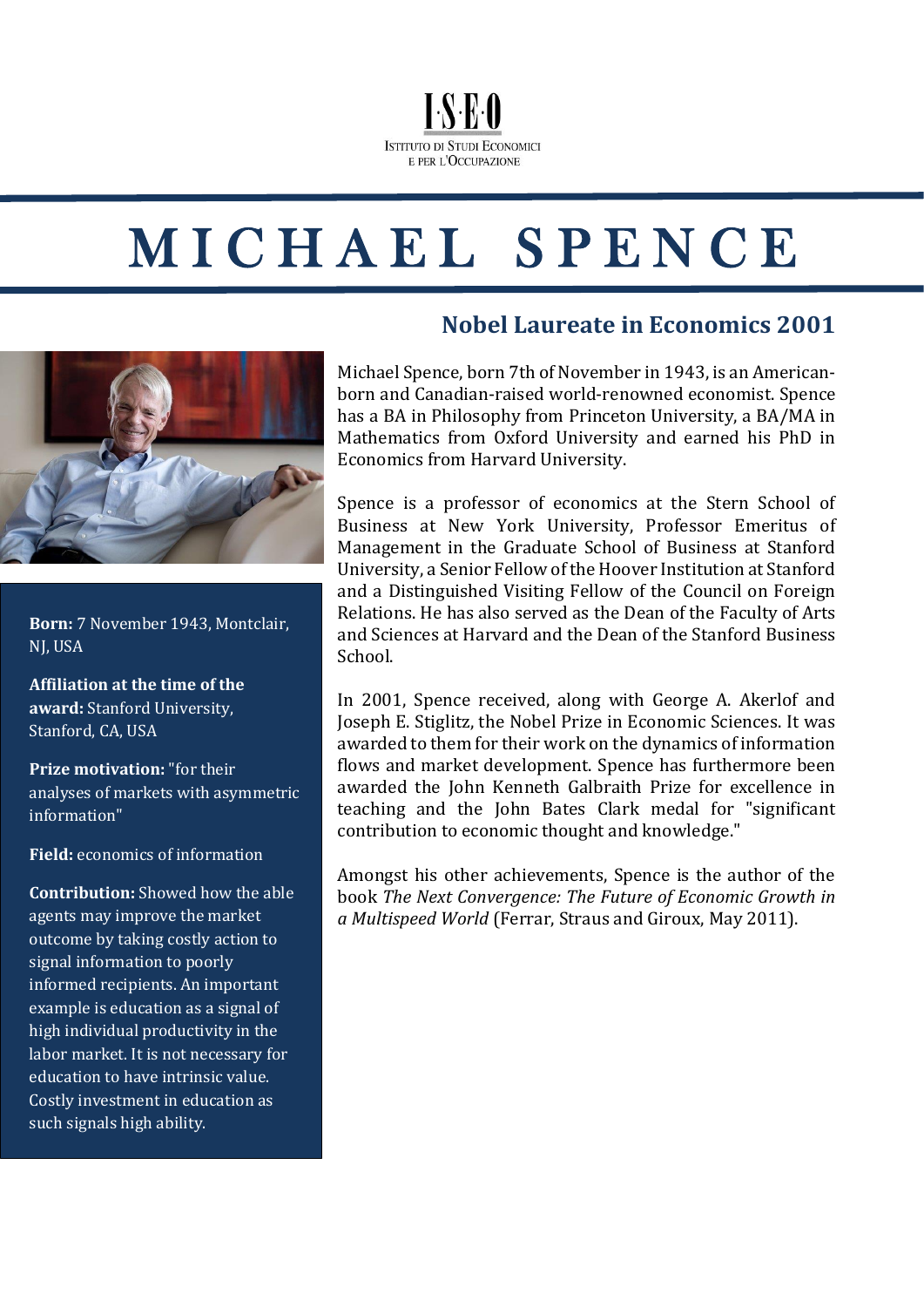

# 2018 SPEAKERS THE

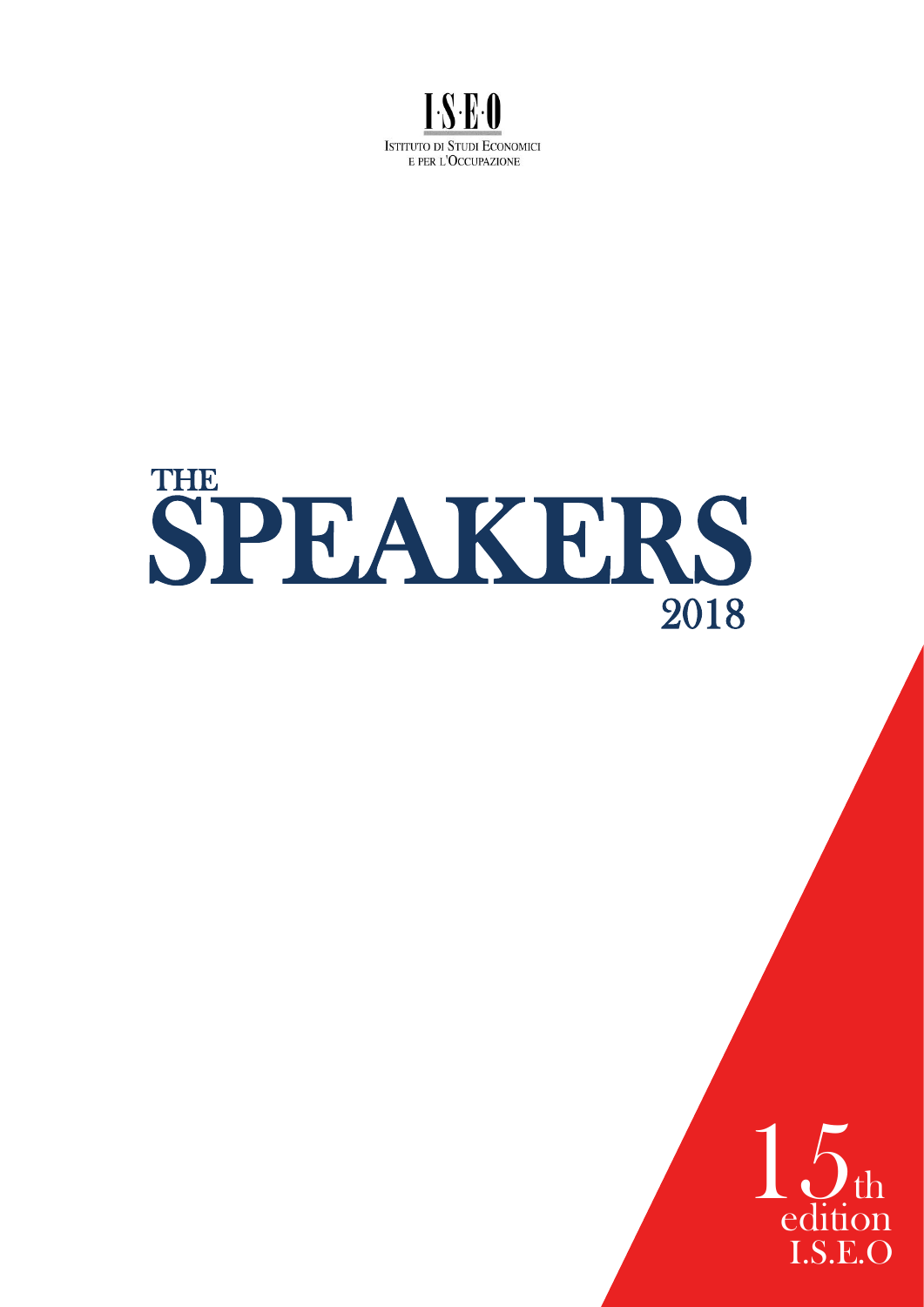## CARLO COTTARELLI

**I-S-E-O** 

**ISTITUTO DI STUDI ECONOMICI** E PER L'OCCUPAZIONE

 $\overline{a}$ 

Carlo Cottarelli, a citizen of Italy, is currently Director of the Italian Public Finance Monitor of the Università Cattolica del Sacro Cuore di Milano. He has been Executive Director at the IMF Board representing Italy, Albania, Greece, Malta, Portugal and San Marino between November 2014 and November 2017. He was Commissioner for Public Spending Reform from October 2013 to October 2014. He headed the IMF Fiscal Affairs Department from October 2008 to October 2013. He will be Visiting Professor at Bocconi University in the second semester of Academic Year 2017-18.

After receiving degrees in economics from the University of Siena and the London School of Economics, he joined the Research Department of the Bank of Italy where he worked from 1981 to 1987 in the Monetary and Financial Sector Division. After working for about one year as head of the Economic Research Department of ENI (the main Italian energy company), Mr. Cottarelli joined the IMF in 1988, working for

#### **Bocconi University**



Director of the Italian Public Finance Monitor, Università Cattolica del Sacro Cuore

Visiting Professor, University Bocconi

the European Department, the Monetary and Capital Markets Department, the Policy Development and Review Department and the Fiscal Affairs Department. He was Deputy Director both in the European Department and the Strategy, Policy and Review Department, and Director of the Fiscal Affairs Department between November 2008 and October 2013.

While at the IMF, Mr. Cottarelli worked on several advanced, emerging market, and low- income countries in the context of surveillance, IMF-supported programs, and technical assistance, including Albania, Croatia, Hungary, Lebanon, Russia, Serbia, Tajikistan, Turkey, Italy, and the United Kingdom. As Director of the Fiscal Affairs Department, he was responsible for the development of the Fiscal Monitor, one of the three IMF flagship publications. He has written several papers on fiscal and monetary policies and institutions, and edited books on fiscal policy, inflation, monetary policy, and exchange rates.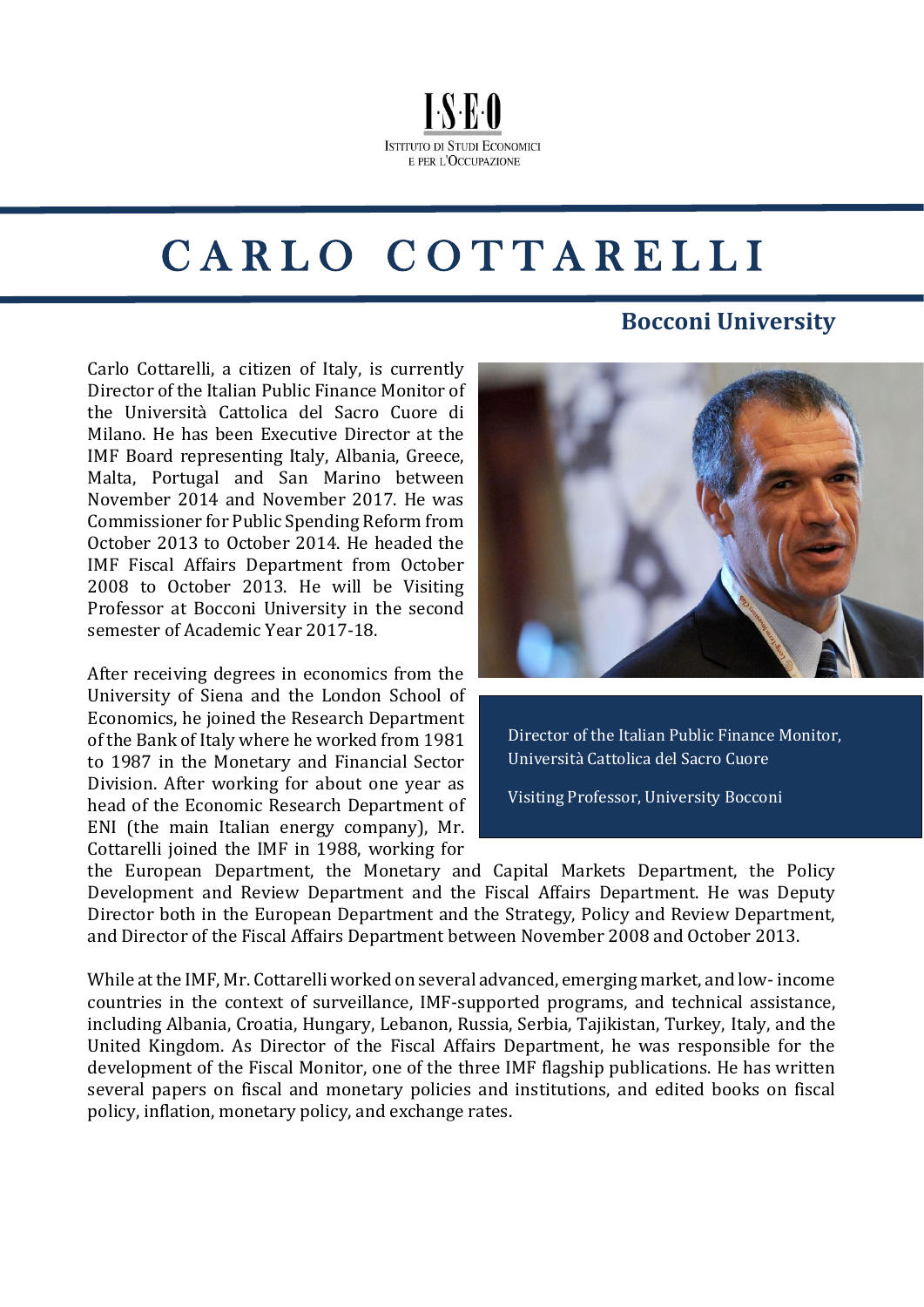#### **ISE0 ISTITUTO DI STUDI ECONOMICI** E PER L'OCCUPAZIONE

### CHRISTIAN DUSTMANN

 $\overline{a}$ 

#### **University College London**



Christian Dustmann is a Professor of Economics at University College London. He is also the founding Director of the Centre for Research and Analysis of Migration. He is the current president of the European Society of Labour Economists (EALE) and was the President of the European Society for Population Economics (ESPE) in 2008.

Professor Dustmann is an elected Fellow of the British Academy (FBA), the German National Academy of Sciences (Leopoldina), the Academy of Europe (Academia Europaea), and the Society of Labor Economists (SOLE). He is a leading labour economist and his work in areas such as migration, the economics of education, inequality, the economics of crime, and the economics of labour markets have appeared in academic journals including *The Quarterly Journal of Economics*, the *American Economic Review*, the *Journal of Political Economy*, and *The Review of Economic Studies*. He regularly advises government bodies, international organizations, and the media on current policy issues.

Professor in Economics, University College London

Founding Director, Centre for Research and Analysis of Migration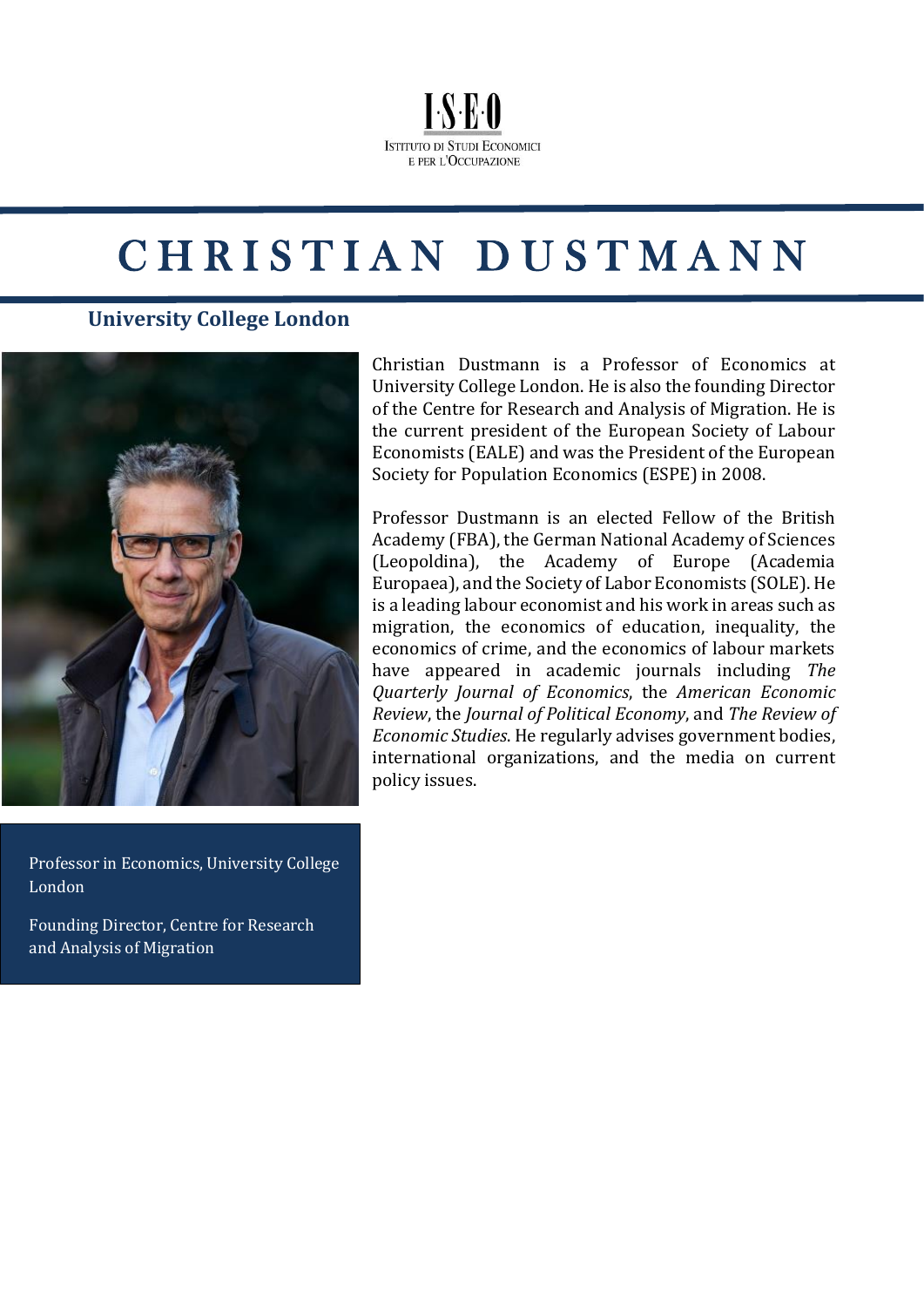

### EMANUELE FERRAGINA

 $\overline{a}$ 

#### **Sciences Po**



Assistant Professor at Sciences Po sellers.

Emanuele Ferragina joined Sciences Po in January 2015. He is Assistant Professor at the department of Sociology, Member of the LIEPP and Associate Member of the Department of Social Policy and Intervention at the University of Oxford. Prior to Sciences Po, he was Departmental Lecturer at University of Oxford where he also received his PhD.

He is interested in the political economy of the welfare state, the individual and macro determinants of social capital and social participation, and the innovative use of the comparative method.

Besides academia, he has established (with a group of Italian researchers) the think tank Fonderia Oxford, which has the objective of raising public awareness about important societal issues, such as the rigidity of the Italian labour market, the lack of social cohesion in the Mezzogiorno, and the Italian brain drain. He also regularly writes for *Il Fatto Quotidiano* about equality, labour market issues, party politics, the welfare state and lower league football. His research has attracted the attention of the Italian media and his work has been discussed in TV, radio programs, and by the main Italian newspapers. His books *Chi Troppo, Chi Niente* (2013) (trans. Who gets too much, who gets nothing) and *La Maggioranza Invisibile* (trans. The Invisible Majority) (2014) are national best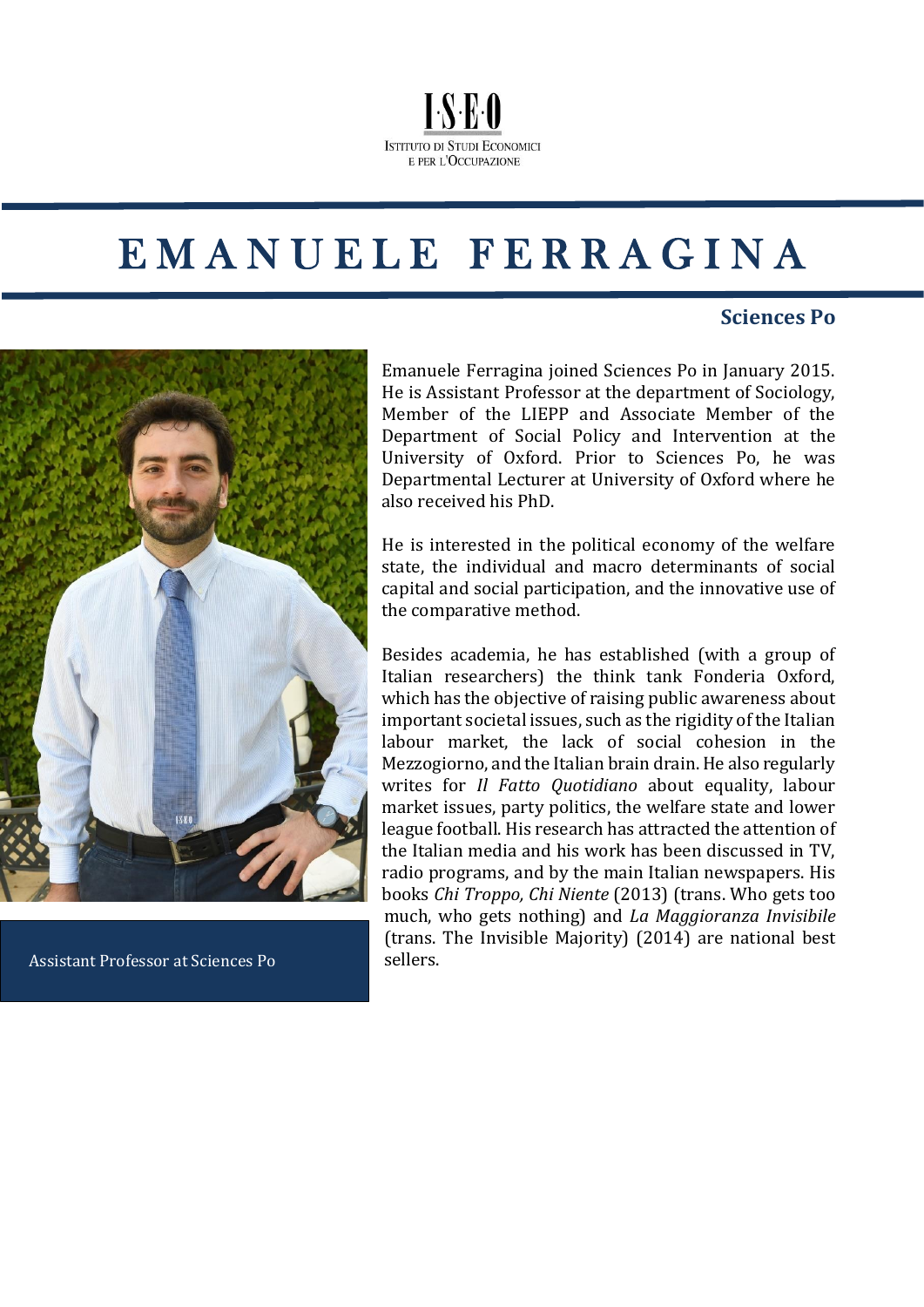

### HAIHONG GAO  $\overline{a}$

#### **Chinese Academy of Social Sciences**



Director, Research Centre for International Finance, Institute of World Economics, Chinese Academy of Social Sciences

Haihong Gao is Professor and Director, Research Center for International Finance, Institute of World Economics and Politics, Chinese Academy of Social Sciences. She is lead fellow of the CASS project titled China's Role in Reconstructing International Financial System, and guest professor at China Foreign Affairs University, and standing director of the council, China Society of World Economy.

She was appointed as chief economist of the Network of East Asian Think-Tanks, China Working Group. She has led numerous research projects sponsored by the Chinese Ministry of Finance, People's Bank of China, and China's National Social Science Fund. She was a visiting scholar at University of California at Davis, US, and visiting fellow at the Institute of Southeast Asian Studies, Singapore. She holds B.A. and M.A. degrees in Economics from Peking University, and an M.Sc. in International Money, Finance and Investment from the University of Durham, England.

Her recent publications include: *The International Financial System: Reform and Reconstruction* (2013) and *The G20 and Global Economic Governance* (2016).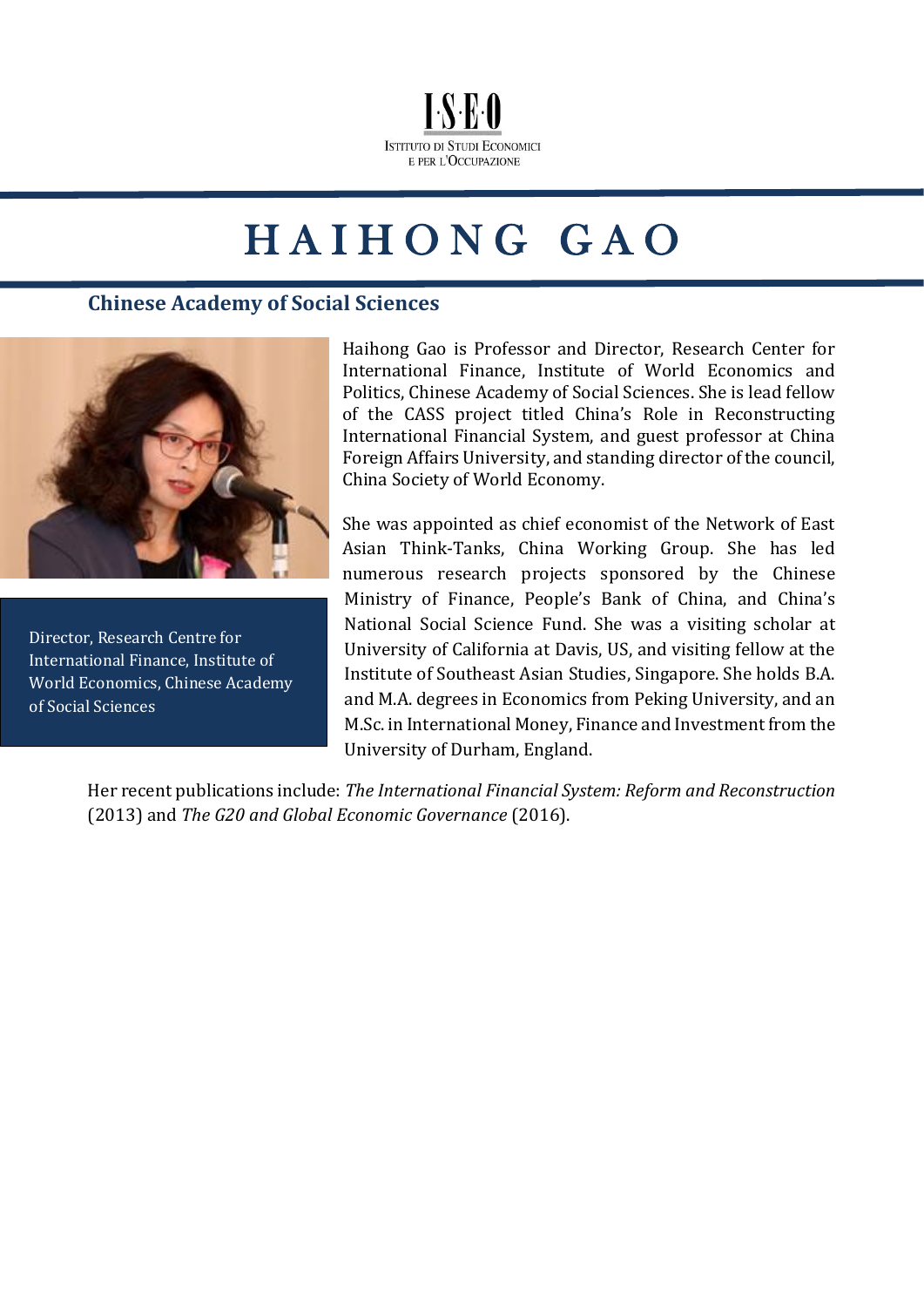

### GAËL GIRAUD  $\overline{a}$

#### **University of Paris 1-Sorbonne**



Senior researcher at C.N.R.S. (French national centre for scientific research), Centre d'Economie de la Sorbonne, University of Paris , Paris School of Economics

Gaël Giraud is a CNRS researcher in economy specialized in the theory of general equilibrium, game theory, finance and energy issues. He is chief economist of the Agence Française de Développement, Professor at the Ecole Nationale des Ponts et Chaussées et director of the Chair Energy and Prosperity. He was also a member of the Steering Committee for Energy Transition in the French government and of the Stern-Stiglitz high-level commission on carbon tarification. Gael is a former student of the Ecole Normale Supérieure Paris and the National School of Statistics and Economic Administration. He obtained his PhD (1998) in mathematics at the Ecole Polytechnique. In 2009, he was named « Best Young French Economist » by Le Monde / Le Cercle des économistes.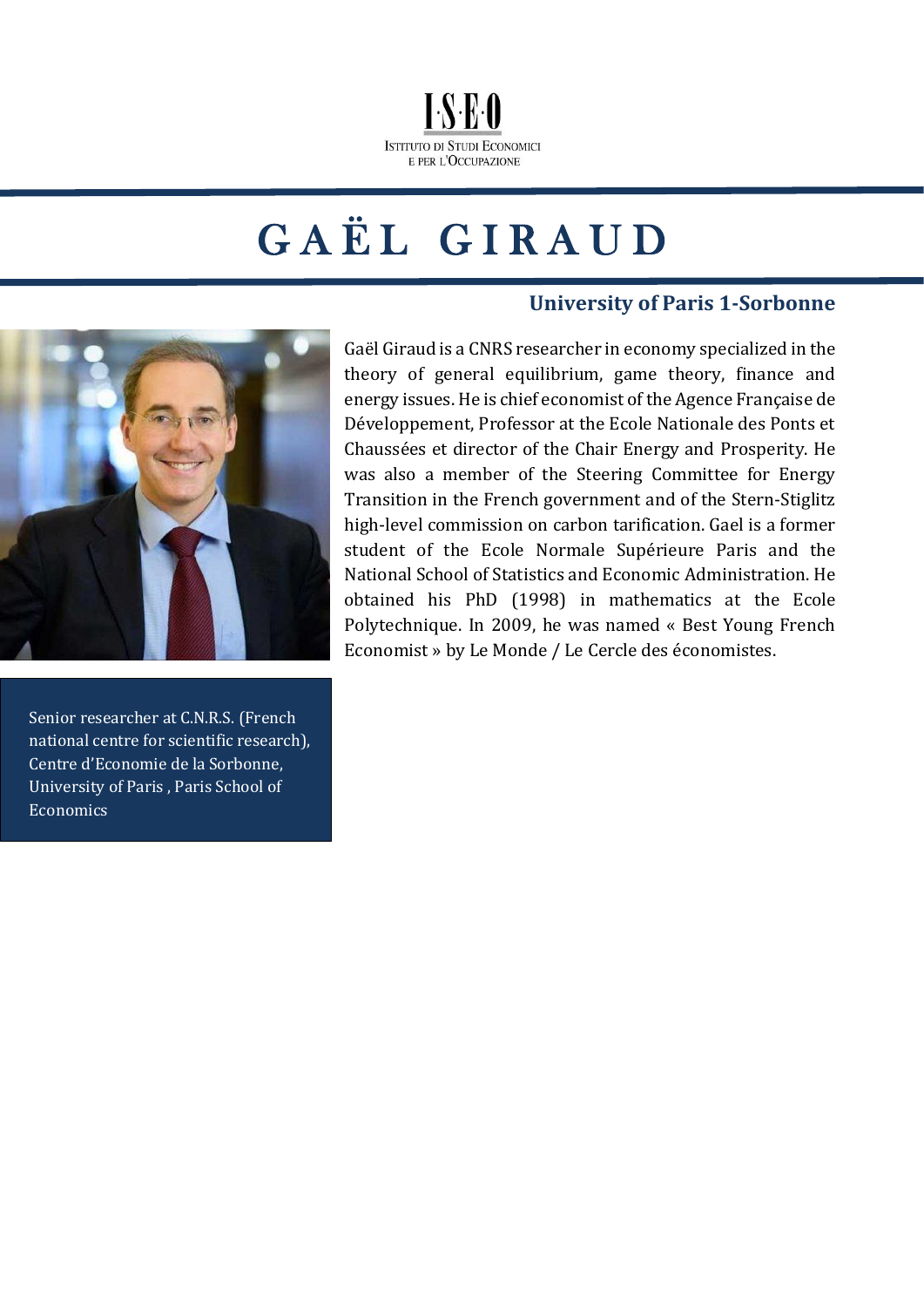#### **I-S-E-O ISTITUTO DI STUDI ECONOMICI** E PER L'OCCUPAZIONE

### KAMIAR MOHADDES  $\overline{a}$

 $\overline{a}$ 

#### **Cambridge University**

Kamiar Mohaddes is a Janeway Fellow in Economics at the University of Cambridge and a Senior Lecturer and Fellow in Economics at Girton College, University of Cambridge. He is a member of the Economic Research Forum (ERF) advisory committee, an ERF Research Fellow, and serves as its Thematic Co-Leader for the macroeconomics theme. He is also an Associate Researcher at the Energy Policy Research Group (EPRG) at the University of Cambridge, an Associate Fellow of the USC Dornsife Institute for New Economic Thinking, and a Research Associate at the Centre for Applied Macroeconomic Analysis at ANU in Australia. He holds a PhD in Economics from the University of Cambridge. His main areas of research are macroeconomics, global and national macroeconometric modelling, and energy economics. His articles have been published in a number of edited volumes (Cambridge University Press and Routledge) as well as in leading journals, including the *Journal of Applied Econometrics*, *Journal of International Economics*,



Janeway Fellow in Economics, Faculty of Economics, University of Cambridge

Fellow and Senior College Lecturer in Economics, Girton College

and *The Review of Economics and Statistics*. His research has also been covered in major international news outlets including Bloomberg, the Economist, the Financial Times, and the Wall Street Journal.